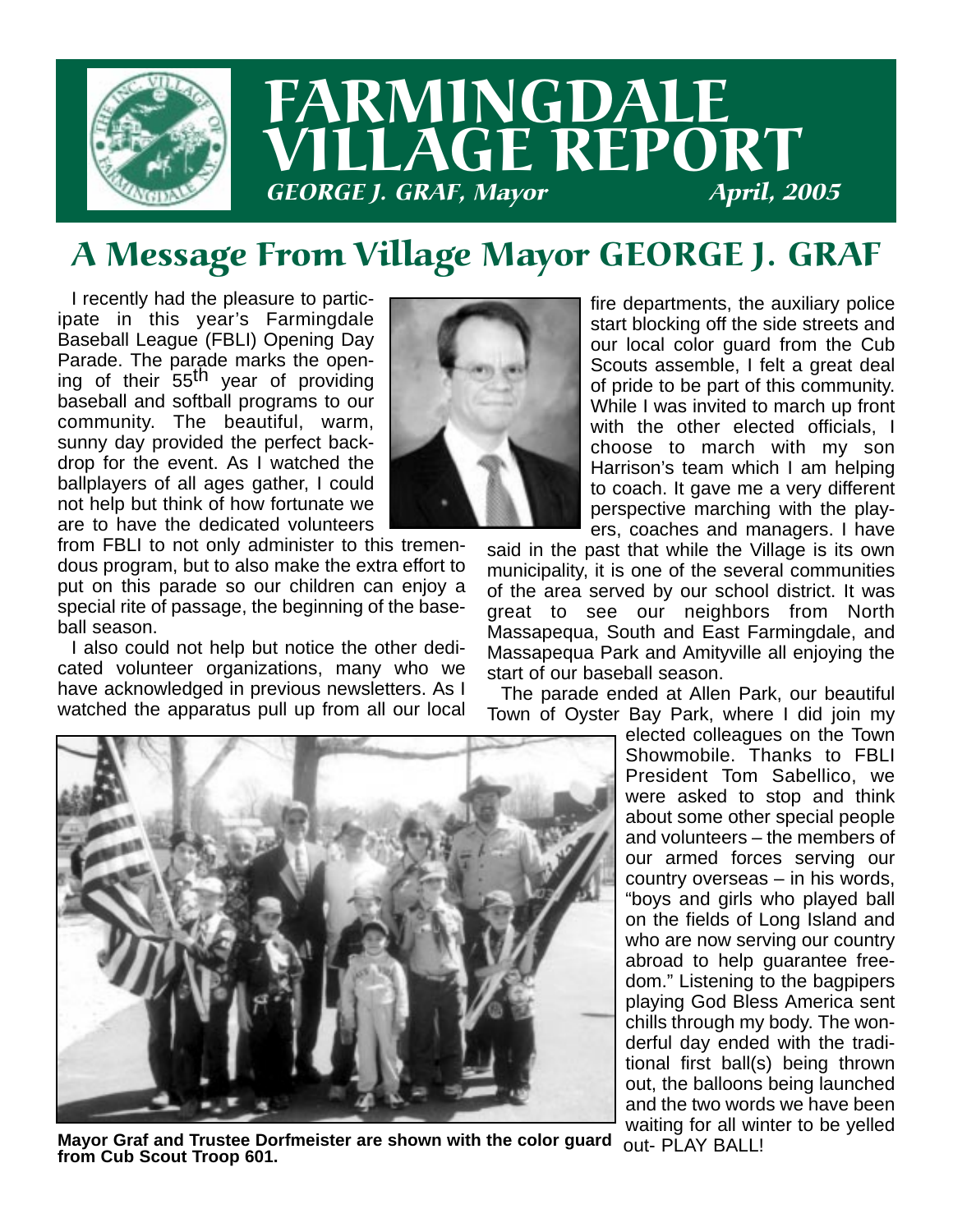## Village Attends Farmingdale Community Summit Expo



**Village Deputy Clerk/Treasurer Barbara Canonico (left) and Barbara Griffiths were on hand to answer questions at the Summit Table.**



**Village Trustee Tom Langon and Fern Rubino also staffed the village table.**

The Farmingdale Community Summit Council held its third annual Expo on Thursday, April 21<sup>St</sup> at the Farmingdale High School gym. The Village, a charter member of the Summit Council, was one of seventy organizations and businesses that had tables at the event. While the event was not in the Village proper, the Summit serves all of the communities that comprise the Farmingdale School District, of which the Village is a vital part. Members from the Village Administrative Office were on hand to answer questions and inform visitors about Village events. The event featured many of our own Village businesses and community organizations. This year thanks to the generosity of our local youth sports groups (Farmingdale Baseball League, Farmingdale PAL, Farmingdale Soccer and the Farmingdale Titans) there was an interactive sports area set up in the commons. Children of all ages were able to try their luck in various sports skill games. It was a great evening to learn more about what makes our community so special.



**Deputy Mayor Joe Rachiele did double duty at the Expo also staffing the Farmingdale Breakfast Rotary table. Shown with Joe is Farmingdale Baseball Director Ike Galanoudis.**

#### FBHS Holds Founders Day Dinner

The Farmingdale Bethpage Historical Society (FBHS) recently commemorated its 41st anniversary of existence with a Founders Day Dinner at Bella Fortuna on Main Street in Farmingdale. The first chartered meeting took place on April 12, 1964 at the Thomas Powell Home.



**L-r: Willis Carman, Village Trustee Benjamin Giminaro, MD, Robert Callahan, Sr., Larry Jorgensen, FBHS President, Village Of Farmingdale Mayor George Graf and William Johnston, Village Historian**.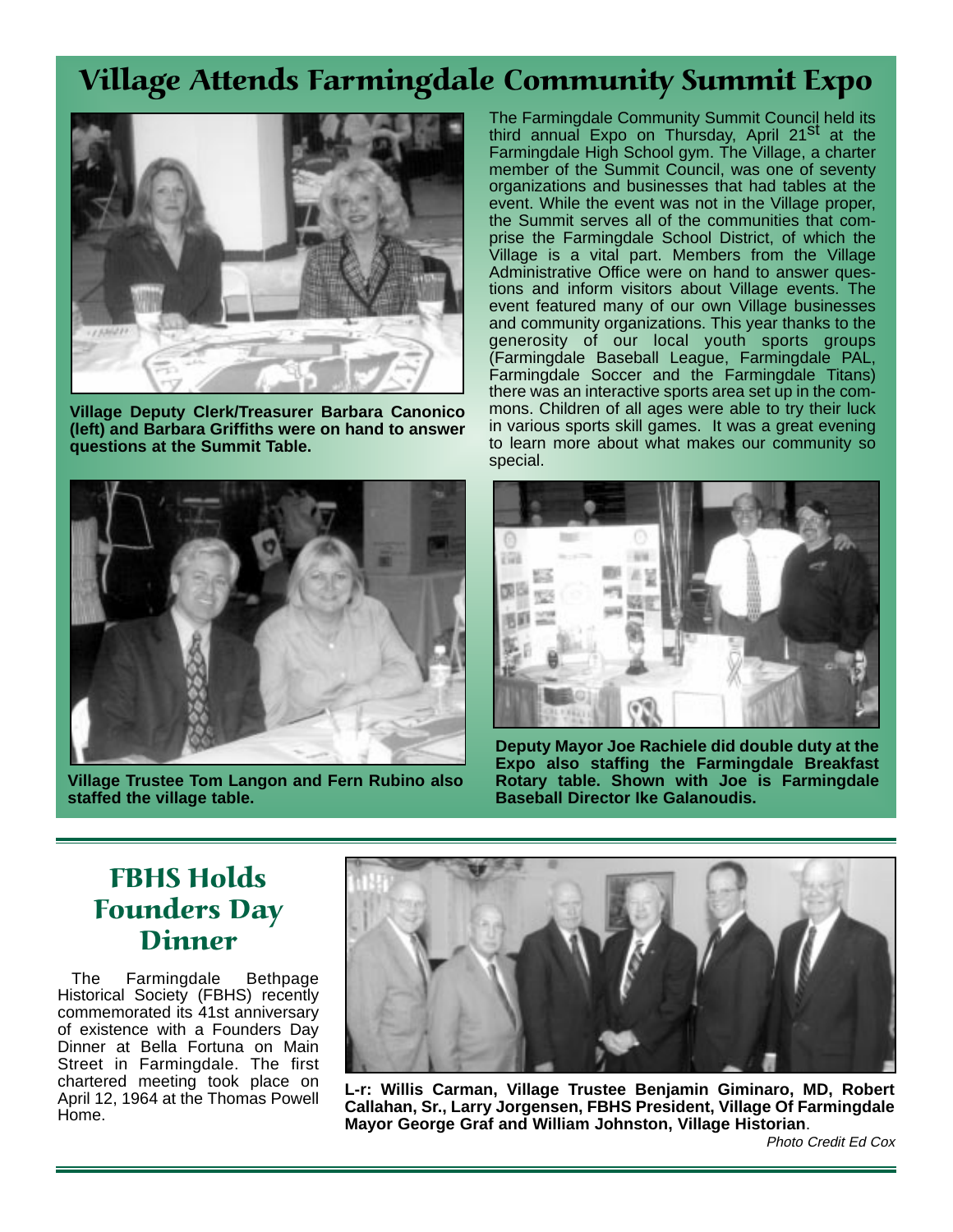#### Auxiliary Police -Making Our Community Safer

The Nassau County Auxiliary Police is a group of community-minded residents that provide an invaluable service to our area. The Farmingdale Auxiliary Police Unit is a recognized arm of the Nassau County Police Department. They patrol in marked vehicles helping to make our community a safer place. They help prevent criminal activity by being an extra set of eyes and ears for the Police Department. They direct traffic at parades and special events and serve during disasters and other emergencies. The presence of the Auxiliary Police, in uniform, on patrol in marked police units, has been proven to reduce vandalism and other crimes in the community. The Auxiliary Police units are part of the area emergency response plans (they assisted during '03 Blackout and during this year's blizzard). I can tell you that our Village life would not be the same if we did not have these dedicated Auxiliary officers.

Much of their work goes unnoticed as they are frequently mistaken for paid police officers. The eight volunteers who make up the Farmingdale Unit logged over 900 hours in 2004. If you are looking for a way to assist your community and want more information, please stop in at Village Hall and pick up one of their brochures which details the requirements to become a member or call Inspector Joann Edling at 516-522-5373.

### Eagle Court of Honor for Robert Dearing II



**Robert Dearing II accepted a proclamation from Village of Farmingdale Trustee Benjamin Giminaro, MD honoring him on his Eagle Scout Award. Pictured with Robert are: Sisters: Samantha and Jessica, his parents; Heidi and Robert Dearing, Trustee Ted Dorfmeister, Farmingdale Community Summit President Tom Sabellico and Town of Oyster Bay Councilman Joe Muscarella.** Photo Credit Ed Cox



**Nassau County Auxiliary Police Inspector Joann Edling is shown here with Farmingdale Community Summit President Tom Sabellico and Nassau County 8th Precinct POP officers Paul Lamonaca and Tom Murphy at the Farmingdale Summit Expo. The Farmingdale Auxiliary unit was there to recrute members and answer questions.**

#### Village Officials take part in FBLI's Opening Day Parade



**Mayor George Graf and Village Trustee Ted Dorfmeister both marched in Farmingdale Baseballs (FBLI) opening day parade. Pictured with FBLI players are l-r: FBLI 1st VP Frank Nocerino, Trustee Dorfmeister , FBLI President Tom Sabellico, Mayor Graf and Town of Oyster Bay Supervisor John Venditto. Photo Credit Ed Cox**